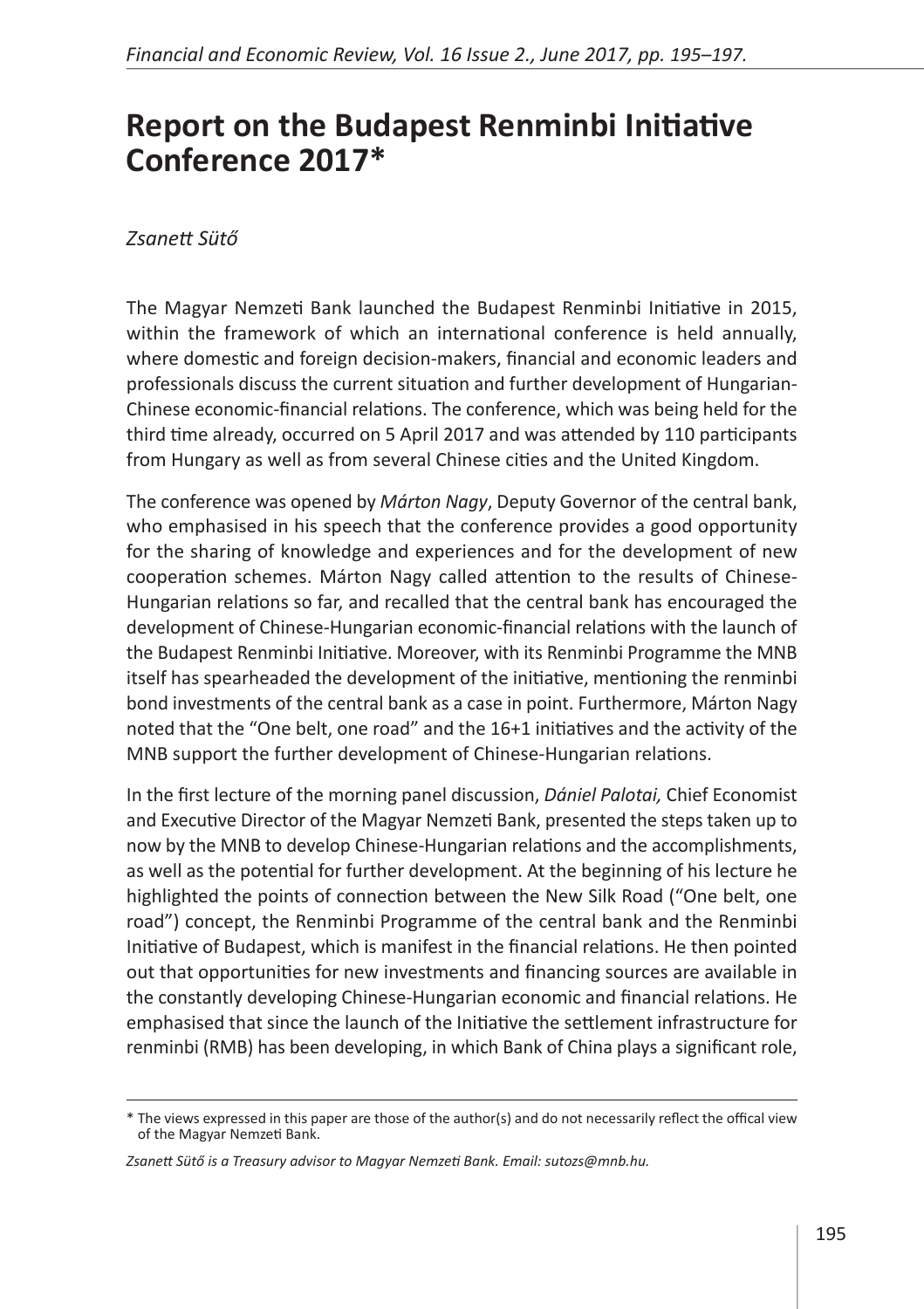and more and more types of banking services are available related to the Chinese currency. Of the latter, he stressed the opportunity of direct conversion between the renminbi and the forint, which is already available in the onshore market. Among the directions of development, he identified the increase of the use of the renminbi in trade relations, development of the related financial markets, the opportunity of exploiting the RQFII quota (onshore share and bond investment opportunity for financial investors) and the opportunities of cooperation in research.

*Zsolt Csutora*, Deputy State Secretary for the policy of Opening to the East at the Ministry of Foreign Affairs and Trade, gave a welcome speech and shared his thoughts on the current points of Hungarian-Chinese cooperation. The closing lecture in the morning discussion panel was presented by *Chi Lo*, senior economist at BNP Paribas, who gave an overview of the developments in the internationalisation of the renminbi so far and then outlined further potential steps towards renminbi internationalisation. The first step was the dissemination of the currency in trade settlements. As the second step, he identified the increased use of renminbi in the capital markets. The latter refers to the use of RMB-denominated financial instruments, securities and other financial products (e.g. hedging transactions). In his opinion, in order to accomplish a shift in this direction, on the one hand the offshore RMB market needs to grow, for which it is necessary that the largest possible portion of exports to China should be settled in RMB, while on the other hand, further deregulation of the onshore market is also necessary. Finally, he highlighted that recently and probably in the future as well, the international financial system has been transforming in a direction that is favourable for the renminbi, and if we assess the future demand for traditional SDR currencies, the renminbi may be the currency for which demand could increase in the upcoming period.

The second session was organised around the real economy and related financial areas. In the opening lecture of this panel, *Mariann Gecse*, Director of Corporate Communication of Huawei presented the achievements of the company in the field of corporate social responsibility, highlighting environmental protection and programmes supporting future generations. Of the latter, since 2011 the company has worked with almost 500 students in Hungary in the secondary and tertiary educational sectors through its 'Seeds for the Future' programme and the agreement concluded with Széchenyi István University. *Zoltán Urbán*, Chief Executive Officer of EXIM, provided comprehensive information on the opportunities for export and import subsidies, giving an overview of the available options and the already completed and successful projects by the example of specific projects. He emphasised that financing is available in the form of equity as well, through various funds for companies involved in Chinese-Hungarian relations. *Xi Jingjing* gave a lecture on behalf of Bank of China. In her presentation, she gave an overview